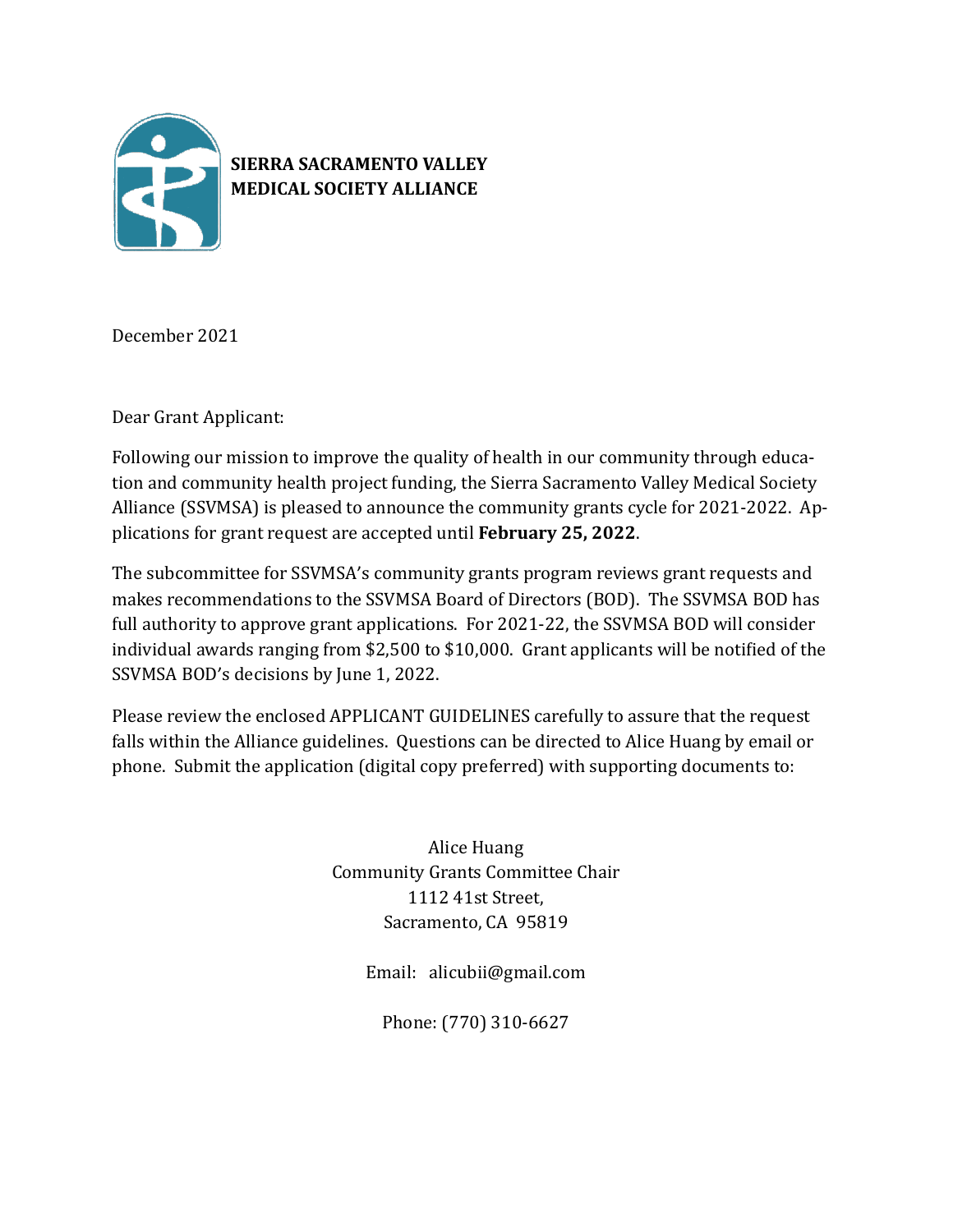### APPLICANT GUIDELINES FOR SIERRA SACRAMENTO VALLEY MEDICAL SOCIETY ALLIANCE COMMUNITY GRANTS

- 1. The recipient for funding must be a recognized educational and/or charitable organization by the IRS and the State of California.
- 2. Projects or programs submitted must be related to the advancement of community health or health education.
- 3. The Project or Program must be provided within the Greater Sacramento Metropolitan Region.
- 4. Specific project requests will be given priority over general fund requests.
- 5. Grants are awarded for one year with a one-year possible renewal. Organizations will not receive funding for more than three consecutive years.
- 6. 2021-2022 grant cycle applications will be accepted for amounts up to \$10,000.
- 7. The following are excluded:
	- New construction and major reconstruction
	- Payment for patient care
	- Agency operating expenses and general staff salaries
- 8. The Alliance requests appropriate public recognition for the funding.
- **9.** Grants are to be submitted by February 25, 2022.

Direct questions and submit applications to:

Alice Huang Community Grants Committee Chair 1112 41st Street, Sacramento, CA 95819

Email: alicubii@gmail.com Phone: (770) 310-6627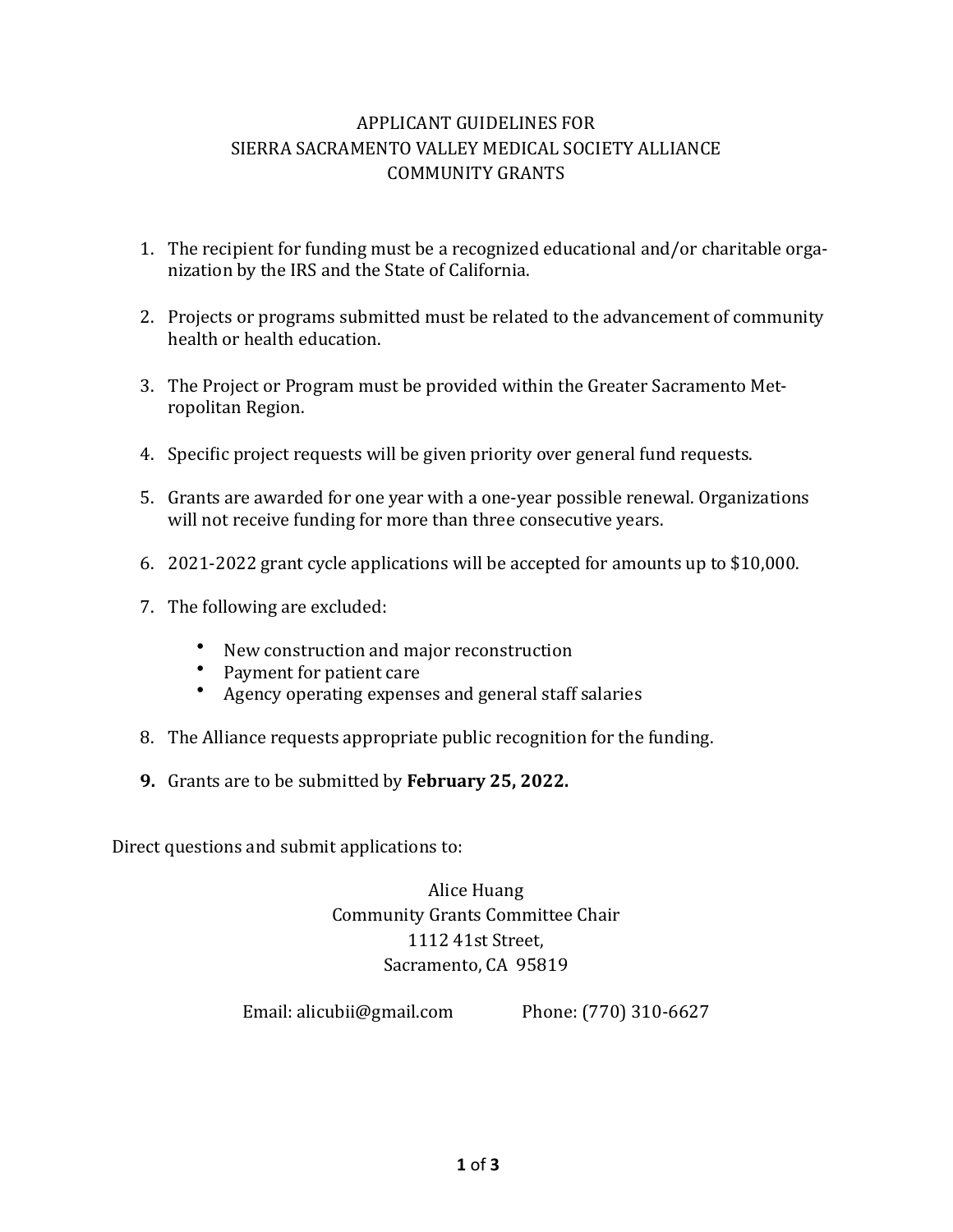### **SSVMSA Community Grant Application 2022**

| Please describe:                                          |
|-----------------------------------------------------------|
| 1. A proposal of the project in full detail               |
| 2. Historical background or justification for the project |
| 3. The target audience that the project will reach        |
| 4. The duration of the project                            |
| 5. Detail budget of the project                           |
| 6. How the project will be evaluated                      |

Please attach copies of the following supporting documents:

- 1.  $501\textcircled{3}$  designation
- 2. Mission Statement
- 3. List of Board of Directors
- 4. List of Advisory Boards
- 5. Budget for the current year
- 6. Year-end statement for preceding year
- 7. Brochures for printed material describing and/or promoting your agency

It is expected that the agency receiving grant funds will:

- 1. Utilize the grant money in a timely manner.
- 2. Publicly acknowledge receipt of the grant and the donor at all appropriate opportunities.
- 3. Provide the Alliance with a project evaluation upon request.

\_\_\_\_\_\_\_\_\_\_\_\_\_\_\_\_\_\_\_\_\_\_\_\_\_\_\_\_\_\_\_\_\_\_\_\_\_\_\_\_\_\_\_\_\_\_\_\_\_\_\_\_ \_\_\_\_\_\_\_\_\_\_\_\_\_\_\_

I have read the attached guidelines and it is my belief that this agency is able to fulfill the requirements outlined. We would like to be the recipient of a SSVMSA Community Grant.

Executive Director **Distribution COVER**